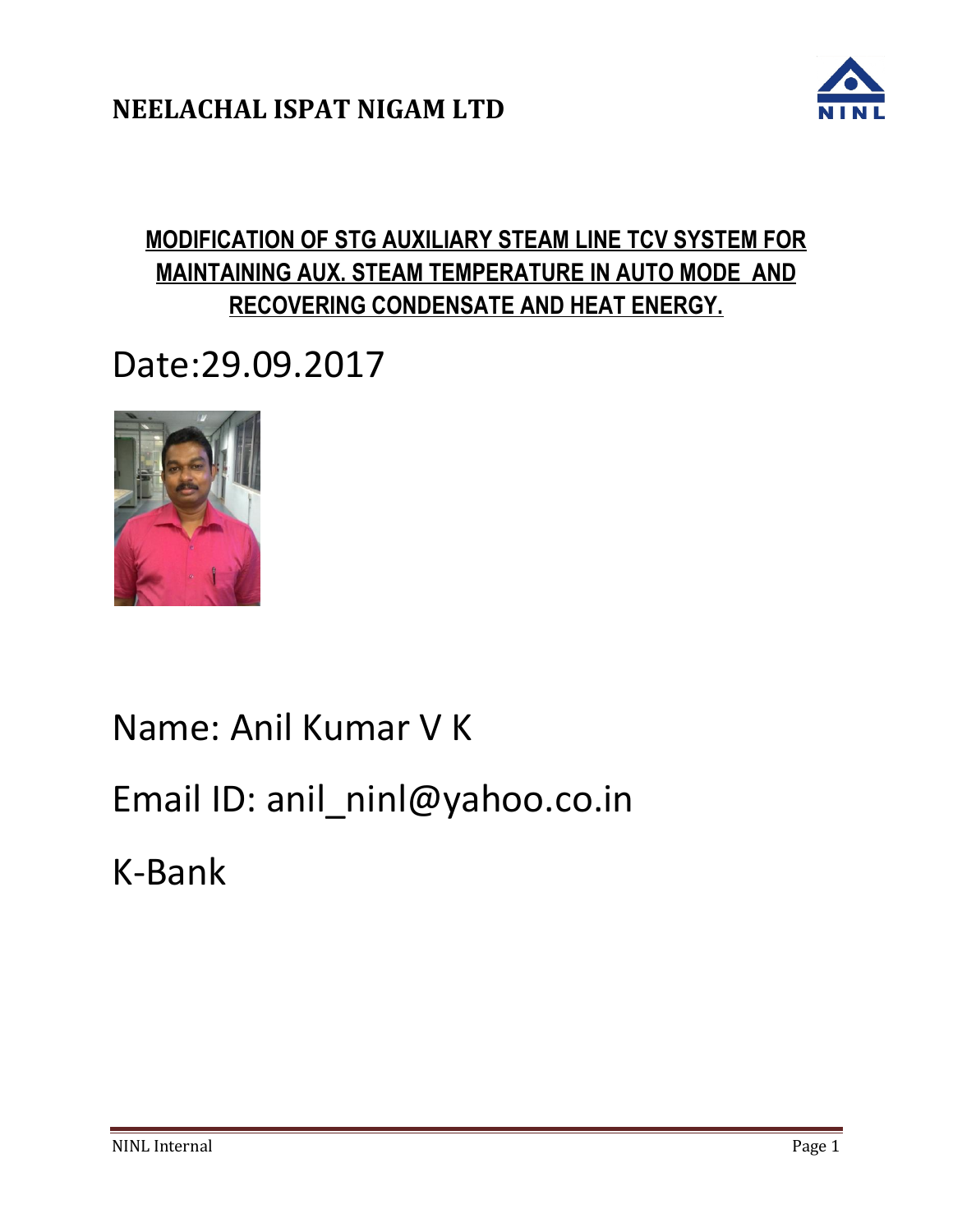

#### Confidentiality Statement

The information in the document mentioned is not confidential and have been taken references from various sources as specified.

#### Abstract

About the Author

Anil Kumar V K . Sr.Manager (Power Plant) He is associated with NINL for the last 15 years.

#### **Description**

An Ejector system is used to extract the non condensable gases from the condenser for creating and maintaining vacuum in a steam turbine, which plays an important role in the rated output and efficiency of a steam turbine. NINL STG is provided with a two stage ejector (one working and one standby) for producing the desired vacuum of  $-0.88$  kg/cm<sup>2</sup>.

 Vacuum is created in the condenser of a turbine when steam is passed through the nozzles of the ejector. The pressure and temperature of steam used in ejector (called auxiliary steam / motive stem) is to be maintained at a pressure 11 kg/cm<sup>2</sup> and temperature  $350\,^{\circ}$ C for the ejector to function effectively. Auxiliary steam parameters are maintained using a PRDS (Pressure reducing and desuper heating station). PRDS consists of a PCV (Pressure control valve) for reducing and controlling the steam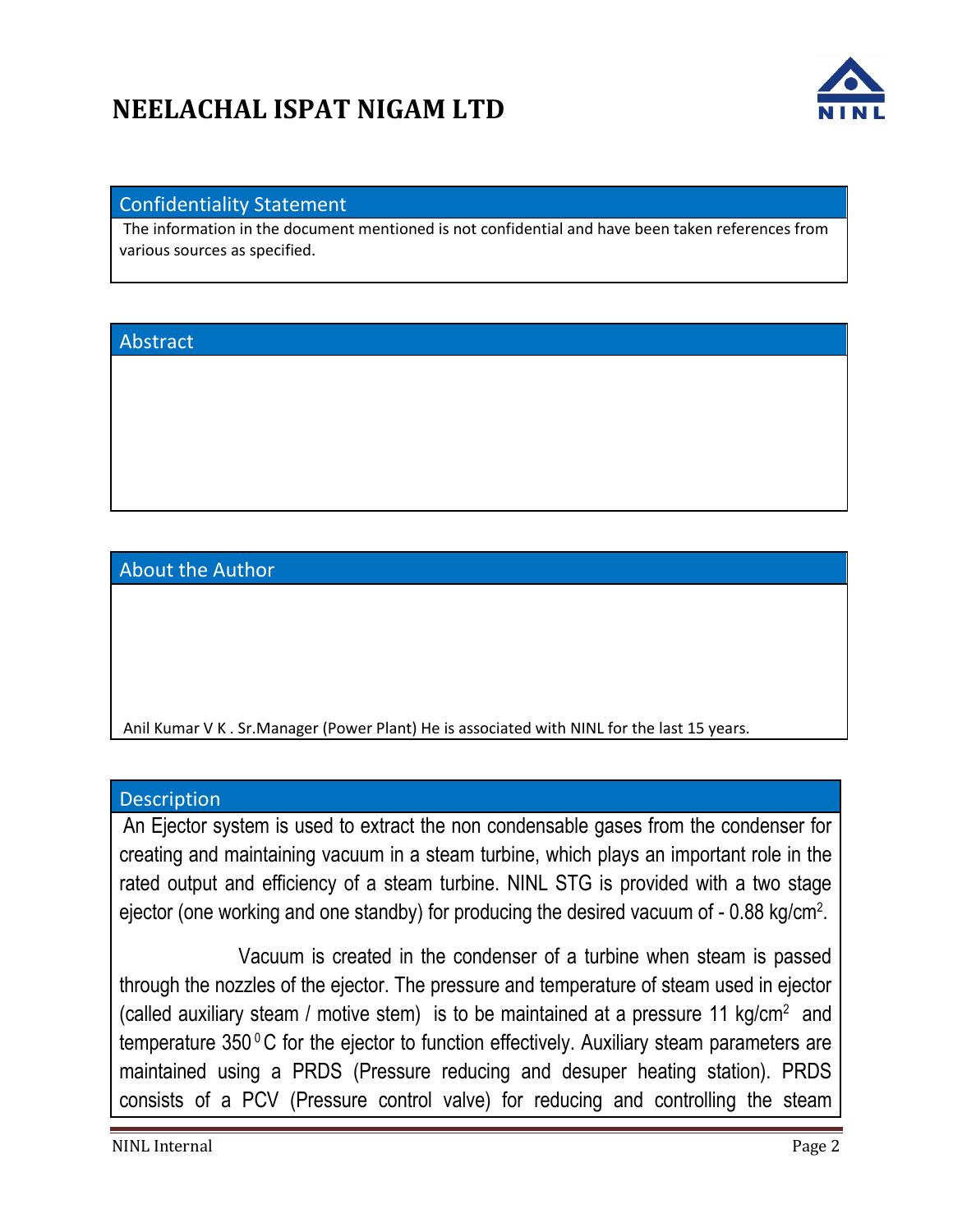

pressure from 62 kg/cm<sup>2</sup> to 11 kg/cm<sup>2</sup> and a TCV (Temperature control valve) which reduces and controls the steam temperature from 480  $^{\circ}$  C to 350  $^{\circ}$ C by spraying water. PRDS works in auto mode and is controlled by DCS. (Distributed control system)

 TCV reduces steam temperature by spraying water .This spray water is DM water (Feed water to boilers) provided from the discharge of BFP (Boiler feed pump) at a pressure 85 kg/cm<sup>2</sup>. TCV consists of a pneumatic valve in the main line which can be controlled from control room, in auto or manual mode. Main valve is provided with a bypass valve which can be controlled from field in case main valve fails.

 At present all the valves of the TCV system are passing, resulting in auxiliary steam temperature not getting maintained at 350 $^{\circ}$  C and is going to the saturation temperature of aux. steam.(190  $\textdegree$  C at 11 kg/cm<sup>2</sup>). Now temperature of aux. steam is maintained manually from field by opening the drain valve in TCV system to drain the excess spray water to the atmosphere. This results in huge loss of DM water and heat energy which affects the overall plant efficiency, in addition to financial losses. Also the valves flange gaskets are failing frequently due to saturated steam, which increases maintenance cost.

### **MODIFICATION FOR MAINTAINING AUX. STEAM TEMPERATURE IN AUTO MODE.**

 The drain line of aux. steam line TCV should be provided with a pneumatic control valve. (It can be taken from the PRDS of steam dumping line of STG or Boiler desuper heating valve SD-5) The pneumatic valve shall be controlled in auto mode, to maintain aux. steam temperature at  $350\degree$  C. (see fig. 1).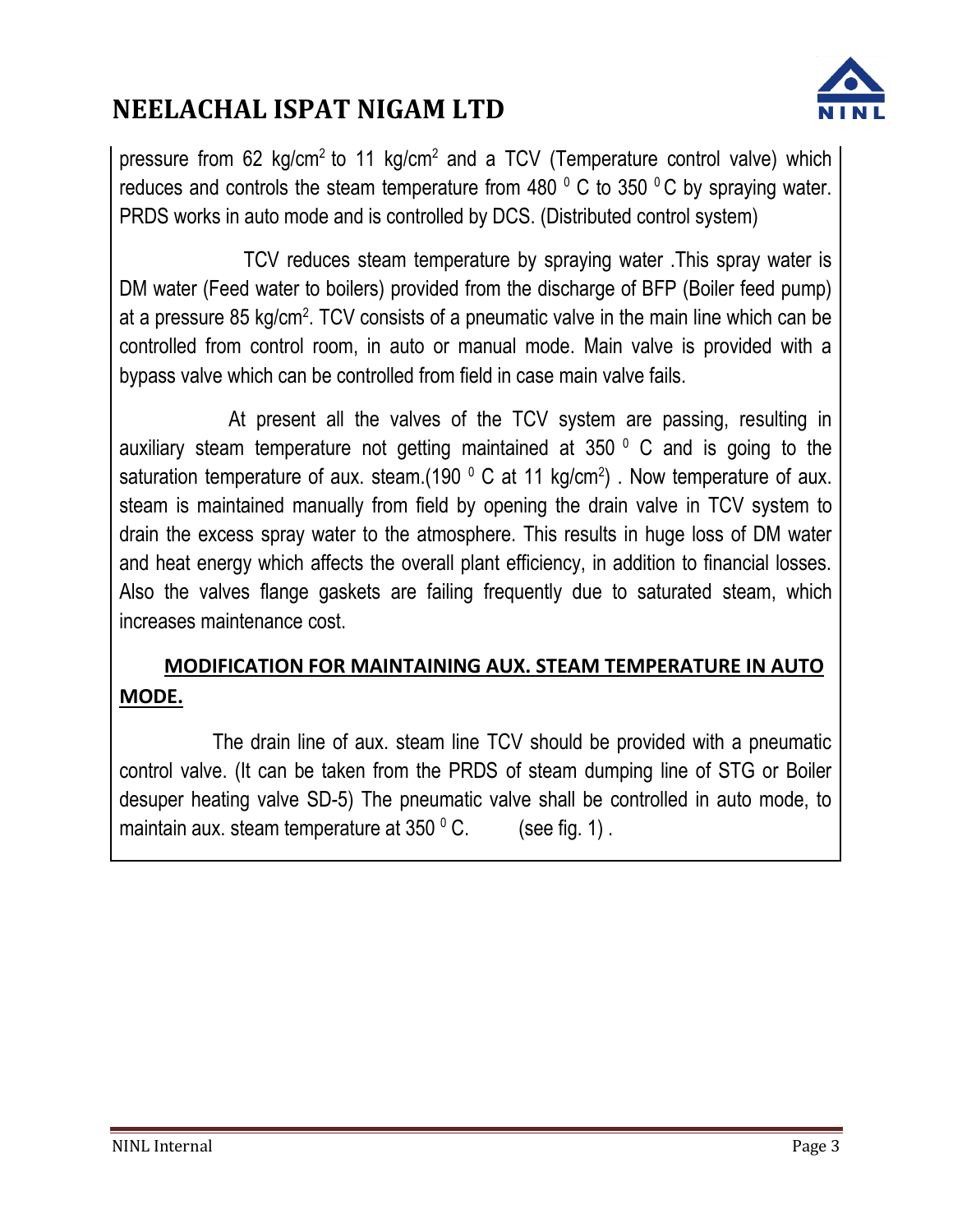



connected to the deaerator or condensate storage tank (CST) directly and the line should be insulated properly.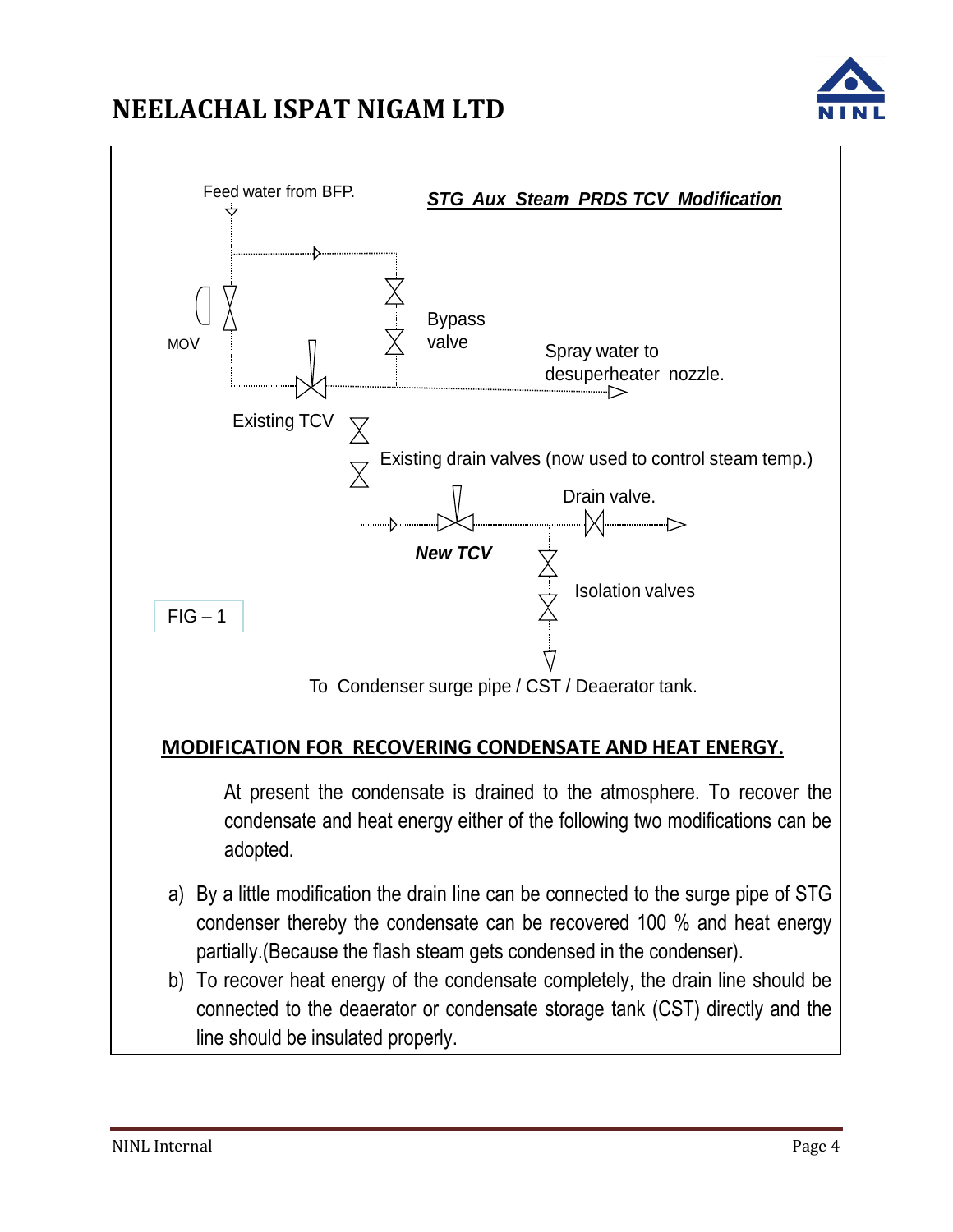

Temperature control valve (TCV) installed in drain line to control auxiliary steam temperature in auto mode



Drain line connected to condensate storage tank (CST) for recovering condensate